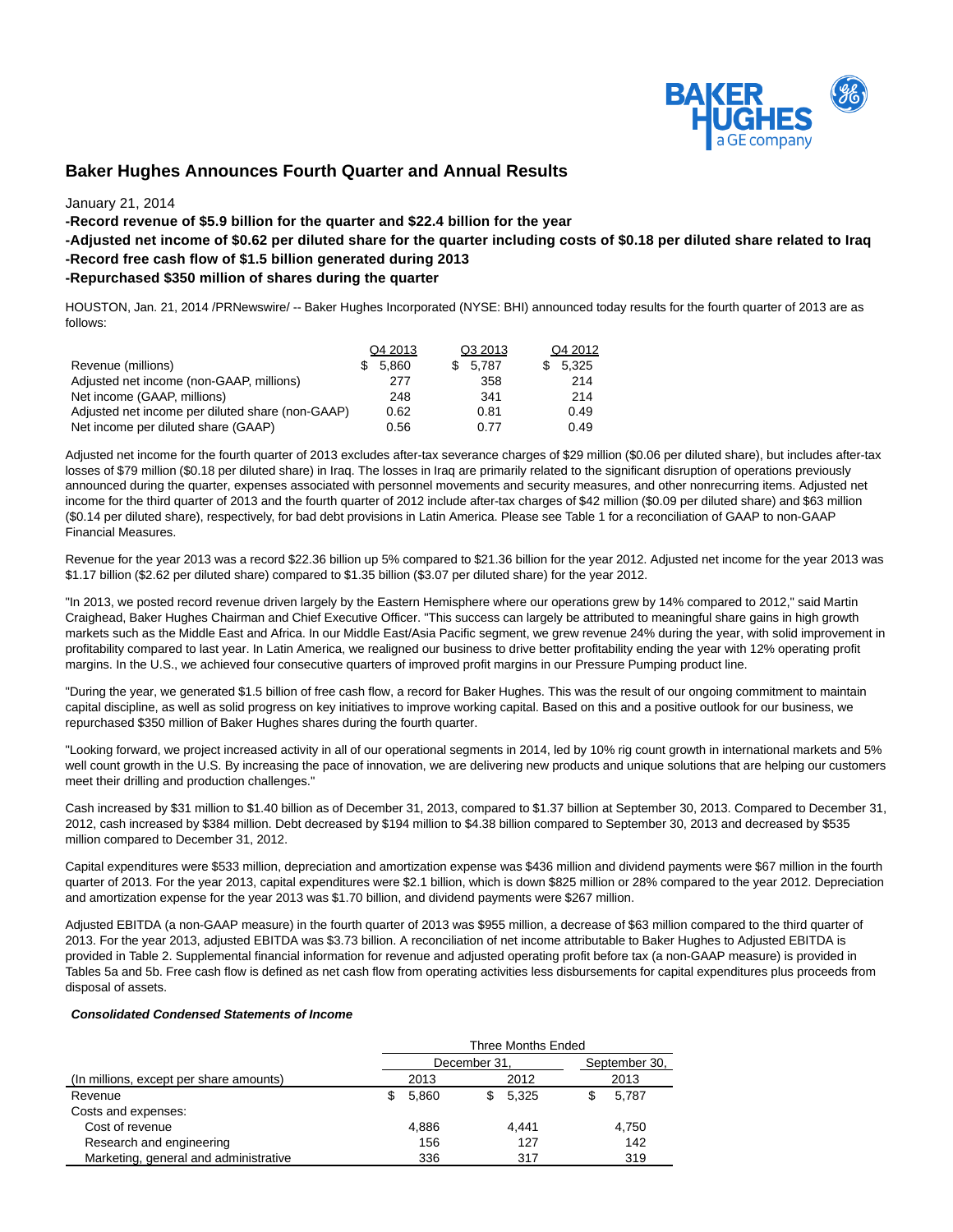| Total costs and expenses                                   |     | 5,378 | 4.885      |    | 5,211 |  |
|------------------------------------------------------------|-----|-------|------------|----|-------|--|
| Operating income                                           |     | 482   | 440        |    | 576   |  |
| Interest expense, net                                      |     | (61)  | (57)       |    | (58)  |  |
| Income before income taxes                                 |     | 421   | 383        |    | 518   |  |
| Income taxes                                               |     | (171) | (168)      |    | (178) |  |
| Net income                                                 |     | 250   | 215        |    | 340   |  |
| Net (income) loss attributable to noncontrolling interests |     | (2)   | (1)        |    |       |  |
| Net income attributable to Baker Hughes                    | \$. | 248   | \$<br>214  | S  | 341   |  |
|                                                            |     |       |            |    |       |  |
| Basic earnings per share attributable to Baker Hughes      | S   | 0.56  | \$<br>0.49 | \$ | 0.77  |  |
| Diluted earnings per share attributable to Baker Hughes    | \$. | 0.56  | \$<br>0.49 | \$ | 0.77  |  |
| Weighted average shares outstanding, basic                 |     | 442   | 440        |    | 444   |  |
| Weighted average shares outstanding, diluted               |     | 444   | 441        |    | 445   |  |
| Depreciation and amortization expense                      | \$  | 436   | \$<br>417  | \$ | 423   |  |
| Capital expenditures                                       | \$  | 533   | \$<br>727  | \$ | 511   |  |

## **Consolidated Condensed Statements of Income**

|                                                         |     | Year Ended December 31, |    |        |  |
|---------------------------------------------------------|-----|-------------------------|----|--------|--|
| (In millions, except per share amounts)                 |     | 2013                    |    | 2012   |  |
| Revenue                                                 | \$  | 22,364                  | \$ | 21,361 |  |
| Costs and expenses:                                     |     |                         |    |        |  |
| Cost of revenue                                         |     | 18,553                  |    | 17,356 |  |
| Research and engineering                                |     | 556                     |    | 497    |  |
| Marketing, general and administrative                   |     | 1,306                   |    | 1,316  |  |
| Total costs and expenses                                |     | 20,415                  |    | 19,169 |  |
| Operating income                                        |     | 1,949                   |    | 2,192  |  |
| Interest expense, net                                   |     | (234)                   |    | (210)  |  |
| Income before income taxes                              |     | 1,715                   |    | 1,982  |  |
| Income taxes                                            |     | (612)                   |    | (665)  |  |
| Net income                                              |     | 1,103                   |    | 1,317  |  |
| Net income attributable to noncontrolling interests     |     | (7)                     |    | (6)    |  |
| Net income attributable to Baker Hughes                 | \$  | 1,096                   | \$ | 1,311  |  |
|                                                         |     |                         |    |        |  |
| Basic earnings per share attributable to Baker Hughes   | \$  | 2.47                    | \$ | 2.98   |  |
| Diluted earnings per share attributable to Baker Hughes | \$  | 2.47                    | \$ | 2.97   |  |
|                                                         |     |                         |    |        |  |
| Weighted average shares outstanding, basic              |     | 443                     |    | 440    |  |
| Weighted average shares outstanding, diluted            |     | 444                     |    | 441    |  |
|                                                         |     |                         |    |        |  |
| Depreciation and amortization expense                   | \$  | 1,698                   | \$ | 1,568  |  |
| Capital expenditures                                    | \$. | 2,085                   |    | 2,910  |  |

# **Consolidated Condensed Balance Sheets**

|                                                            | December 31, | December 31, |  |
|------------------------------------------------------------|--------------|--------------|--|
| (In millions)                                              | 2013         | 2012         |  |
| <b>ASSETS</b>                                              |              |              |  |
| <b>Current Assets:</b>                                     |              |              |  |
| Cash and cash equivalents                                  | \$<br>1,399  | \$<br>1,015  |  |
| Accounts receivable - less allowance for doubtful accounts |              |              |  |
| (2013 - \$238, 2012 - \$308)                               | 5,138        | 4,815        |  |
| Inventories, net                                           | 3,884        | 3,781        |  |
| Other current assets                                       | 874          | 806          |  |
| Total current assets                                       | 11,295       | 10,417       |  |
| Property, plant and equipment, net                         | 9,076        | 8,707        |  |
| Goodwill                                                   | 5,966        | 5,958        |  |
| Intangible assets, net                                     | 883          | 993          |  |
| Other assets                                               | 714          | 614          |  |
| Total assets                                               | \$<br>27,934 | \$<br>26,689 |  |
| <b>LIABILITIES AND EQUITY</b>                              |              |              |  |
| <b>Current Liabilities:</b>                                |              |              |  |
| Accounts payable                                           | \$<br>2,574  | \$<br>1,737  |  |
| Short-term debt and current portion of long-term debt      | 499          | 1,079        |  |
| Accrued employee compensation                              | 778          | 646          |  |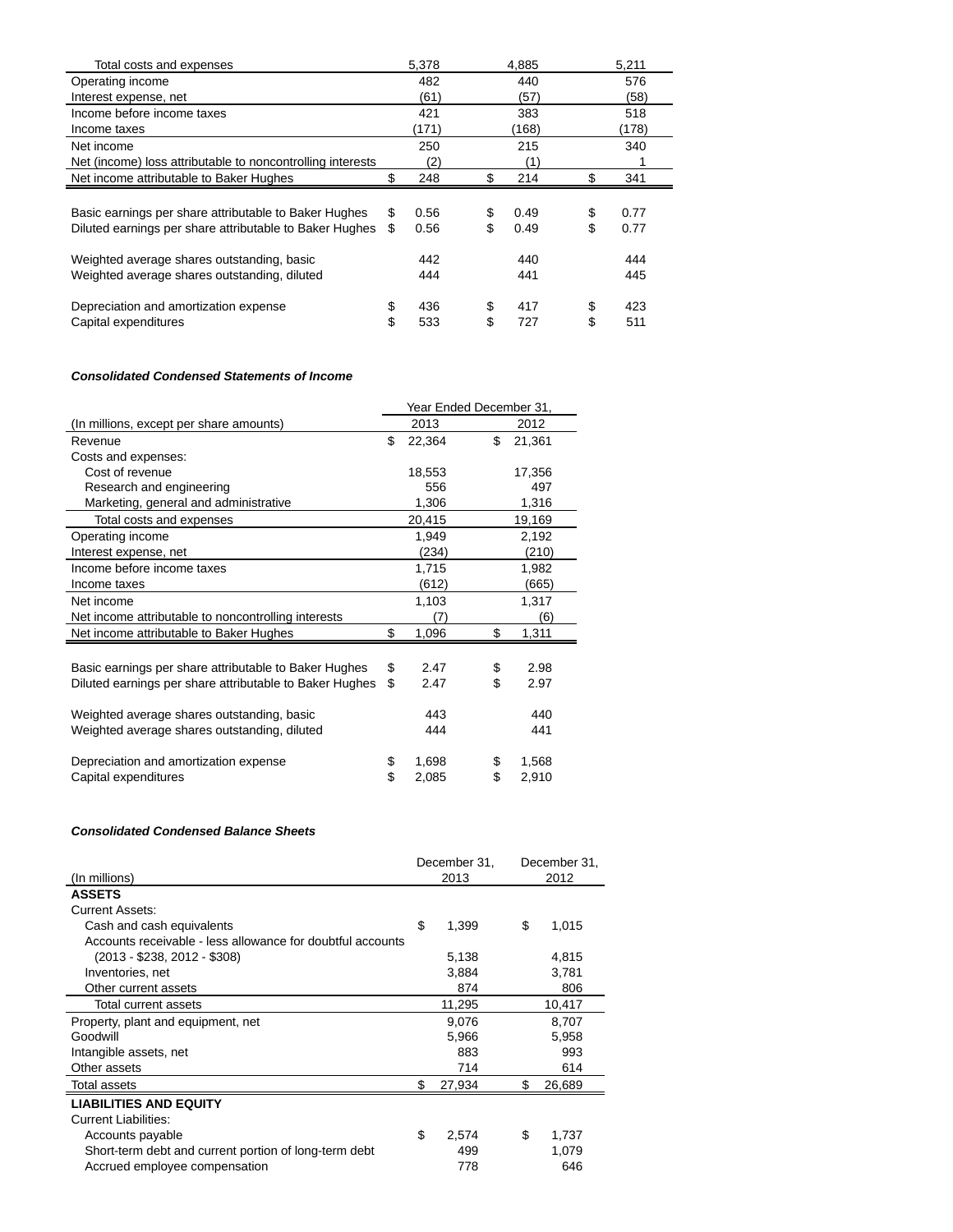| Other accrued liabilities                       | 727    | 662    |
|-------------------------------------------------|--------|--------|
| Total current liabilities                       | 4.578  | 4.124  |
| Long-term debt                                  | 3,882  | 3,837  |
| Deferred income taxes and other tax liabilities | 821    | 745    |
| Long-term liabilities                           | 741    | 715    |
| Equity                                          | 17,912 | 17,268 |
| Total liabilities and equity                    | 27.934 | 26,689 |

### **Consolidated Condensed Statements of Cash Flows**

|                                                                                  | Year Ended December 31, |             |  |  |  |
|----------------------------------------------------------------------------------|-------------------------|-------------|--|--|--|
| (In millions)                                                                    | 2013                    | 2012        |  |  |  |
| Cash flows from operating activities:                                            |                         |             |  |  |  |
| Net income                                                                       | \$<br>1,103             | 1,317<br>\$ |  |  |  |
| Adjustments to reconcile net income to net cash flows from operating activities: |                         |             |  |  |  |
| Depreciation and amortization                                                    | 1,698                   | 1,568       |  |  |  |
| Other, primarily working capital                                                 | 360                     | (1,050)     |  |  |  |
| Net cash flows provided by operating activities                                  | 3,161                   | 1,835       |  |  |  |
| Cash flows from investing activities:                                            |                         |             |  |  |  |
| Expenditures for capital assets                                                  | (2,085)                 | (2,910)     |  |  |  |
| Proceeds from disposal of assets                                                 | 455                     | 389         |  |  |  |
| Other                                                                            | (33)                    |             |  |  |  |
| Net cash flows used in investing activities                                      | (1,663)                 | (2,521)     |  |  |  |
| Cash flows from financing activities:                                            |                         |             |  |  |  |
| Net (repayments) proceeds from issuance of debt                                  | (571)                   | 847         |  |  |  |
| Repurchase of common stock                                                       | (350)                   |             |  |  |  |
| <b>Dividends</b>                                                                 | (267)                   | (263)       |  |  |  |
| Other                                                                            | 85                      | 62          |  |  |  |
| Net cash flows (used in) provided by financing activities                        | (1, 103)                | 646         |  |  |  |
| Effect of foreign exchange rate changes on cash and cash equivalents             | (11)                    | 5           |  |  |  |
| Increase (decrease) in cash and cash equivalents                                 | 384                     | (35)        |  |  |  |
| Cash and cash equivalents, beginning of period                                   | 1,015                   | 1,050       |  |  |  |
| Cash and cash equivalents, end of period                                         | 1,399<br>S              | \$<br>1,015 |  |  |  |

### **Table 1: Reconciliation of GAAP and Non-GAAP Financial Measures**

The following table reconciles net income attributable to Baker Hughes, which is the directly comparable financial result determined in accordance with Generally Accepted Accounting Principles (GAAP), to adjusted net income<sup>1</sup> (a non-GAAP financial measure). This excludes identified items with respect to the third and fourth quarters of 2013. There were no identified items requiring adjustment for the fourth quarter of 2012.

|                                                |            | <b>Three Months Ended</b> |            | Three Months Ended |
|------------------------------------------------|------------|---------------------------|------------|--------------------|
|                                                |            | December 31, 2013         |            | September 30, 2013 |
|                                                |            | <b>Diluted</b>            |            | <b>Diluted</b>     |
|                                                | <b>Net</b> | Earnings                  | <b>Net</b> | Earnings           |
| (In millions, except per share amounts)        | Income     | Per Share                 | Income     | Per Share          |
| Net income attributable to Baker Hughes (GAAP) | 248<br>\$  | 0.56<br>\$                | \$341      | 0.77<br>SS.        |
| Identified item:                               |            |                           |            |                    |
| Severance charges <sup>5</sup>                 | 29         | 0.06                      | 17         | 0.04               |
| Adjusted net income (non-GAAP) <sup>1</sup>    | 277        | 0.62<br>S                 | 358        | 0.81               |

|                                                 | Year Ended             |           | Year Ended        |                |
|-------------------------------------------------|------------------------|-----------|-------------------|----------------|
|                                                 | December 31, 2013      |           | December 31, 2012 |                |
|                                                 |                        | Diluted   |                   | <b>Diluted</b> |
|                                                 | <b>Net</b><br>Earnings |           | Net               | Earnings       |
| (In millions, except per share amounts)         | Income                 | Per Share | Income            | Per Share      |
| Net income attributable to Baker Hughes (GAAP)  | 1,096<br>S             | \$2.47    | 1,311<br>\$       | \$2.97         |
| Identified items:                               |                        |           |                   |                |
| Information technology charges <sup>2</sup>     |                        |           | 28                | 0.07           |
| Facility closure <sup>3</sup>                   |                        |           | 15                | 0.03           |
| Devaluation of Venezuelan currency <sup>4</sup> | 23                     | 0.05      |                   |                |
| Severance charges <sup>5</sup>                  | 46                     | 0.10      |                   |                |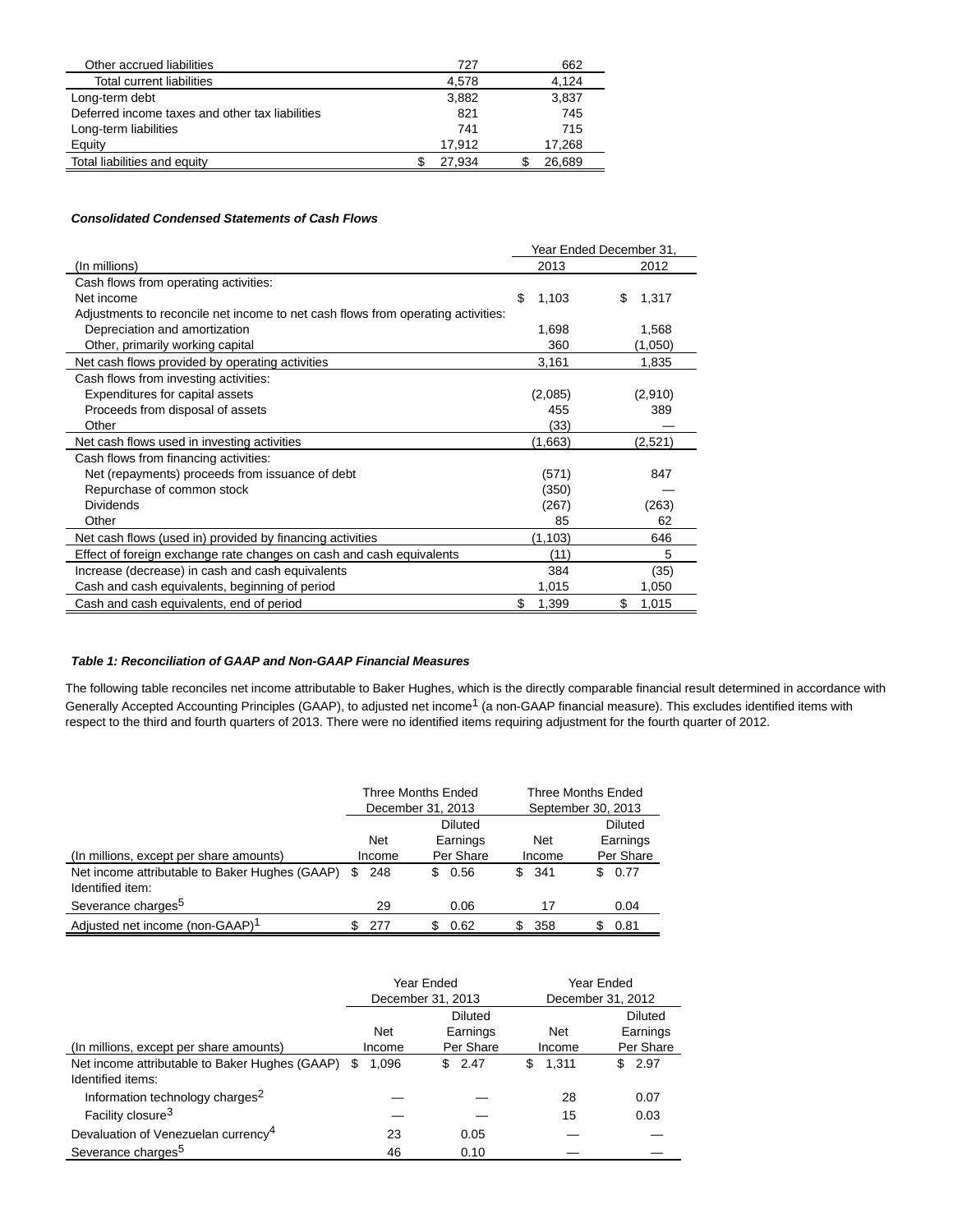- 1 Adjusted net income is a non-GAAP measure comprised of net income attributable to Baker Hughes excluding the impact of certain identified items. The Company believes that adjusted net income is useful to investors because it is a consistent measure of the underlying results of the Company's business. Furthermore, management uses adjusted net income as a measure of the performance of the Company's operations.
- 2 Charge of \$43 million before-tax (\$28 million after-tax) related to internally developed software and other information technology assets in the third quarter of 2012.
- 3 Charge of \$20 million before-tax (\$15 million after-tax) resulting from the closure of a chemical manufacturing facility in the United Kingdom in the third quarter of 2012.
- 4 Foreign exchange loss of \$23 million before and after-tax due to the devaluation of Venezuela's currency from the prior exchange rate of 4.3 Bolivars Fuertes per U.S. Dollar to 6.3 Bolivars Fuertes per U.S. Dollar, which applied to our local currency denominated balances in the first quarter of 2013.
- 5 Severance charges of \$37 million before-tax (\$29 million after-tax) were incurred during the fourth quarter of 2013 and \$19 million before-tax (\$17 million after-tax) during the third quarter of 2013.

### **Table 2: Calculation of EBIT, EBITDA, and Adjusted EBITDA (non-GAAP measures)1**

|                                                            | <b>Three Months Ended</b> |      |    |      |               |    |       |  |  |  |  |  |  |  |  |  |  |  |  |  |      |
|------------------------------------------------------------|---------------------------|------|----|------|---------------|----|-------|--|--|--|--|--|--|--|--|--|--|--|--|--|------|
|                                                            | December 31.              |      |    |      | September 30, |    |       |  |  |  |  |  |  |  |  |  |  |  |  |  |      |
| (In millions)                                              |                           | 2013 |    | 2012 |               |    |       |  |  |  |  |  |  |  |  |  |  |  |  |  | 2013 |
| Net income attributable to Baker Hughes                    | \$                        | 248  | \$ | 214  |               | \$ | 341   |  |  |  |  |  |  |  |  |  |  |  |  |  |      |
| Net income (loss) attributable to noncontrolling interests |                           | 2    |    |      |               |    | (1)   |  |  |  |  |  |  |  |  |  |  |  |  |  |      |
| Income taxes                                               |                           | 171  |    | 168  |               |    | 178   |  |  |  |  |  |  |  |  |  |  |  |  |  |      |
| Income before income taxes                                 |                           | 421  |    | 383  |               |    | 518   |  |  |  |  |  |  |  |  |  |  |  |  |  |      |
| Interest expense, net                                      |                           | 61   |    | 57   |               |    | 58    |  |  |  |  |  |  |  |  |  |  |  |  |  |      |
| Earnings before interest and taxes (EBIT)                  |                           | 482  |    | 440  |               |    | 576   |  |  |  |  |  |  |  |  |  |  |  |  |  |      |
| Depreciation and amortization expense                      |                           | 436  |    | 417  |               |    | 423   |  |  |  |  |  |  |  |  |  |  |  |  |  |      |
| Earnings before interest, taxes, depreciation and          |                           |      |    |      |               |    |       |  |  |  |  |  |  |  |  |  |  |  |  |  |      |
| amortization (EBITDA)                                      |                           | 918  |    | 857  |               |    | 999   |  |  |  |  |  |  |  |  |  |  |  |  |  |      |
| Adjustments to EBITDA:                                     |                           |      |    |      |               |    |       |  |  |  |  |  |  |  |  |  |  |  |  |  |      |
| Severance charges <sup>2</sup>                             |                           | 37   |    |      |               |    | 19    |  |  |  |  |  |  |  |  |  |  |  |  |  |      |
| <b>Adiusted EBITDA</b>                                     |                           | 955  |    | 857  |               | \$ | 1,018 |  |  |  |  |  |  |  |  |  |  |  |  |  |      |

|                                                                                                   | Year Ended December 31, |       |    |       |  |
|---------------------------------------------------------------------------------------------------|-------------------------|-------|----|-------|--|
| (In millions)                                                                                     |                         | 2013  |    | 2012  |  |
| Net income attributable to Baker Hughes                                                           | \$                      | 1.096 | \$ | 1.311 |  |
| Net income attributable to noncontrolling interests                                               |                         |       |    | 6     |  |
| Income taxes                                                                                      |                         | 612   |    | 665   |  |
| Income before income taxes                                                                        |                         | 1.715 |    | 1,982 |  |
| Interest expense, net                                                                             |                         | 234   |    | 210   |  |
| Earnings before interest and taxes (EBIT)                                                         |                         | 1.949 |    | 2,192 |  |
| Depreciation and amortization expense                                                             |                         | 1,698 |    | 1,568 |  |
| Earnings before interest, taxes, depreciation and amortization (EBITDA)<br>Adjustments to EBITDA: |                         | 3,647 |    | 3,760 |  |
|                                                                                                   |                         |       |    |       |  |
| Severance charges <sup>2</sup>                                                                    |                         | 56    |    |       |  |
| Devaluation of Venezuelan currency <sup>3</sup>                                                   |                         | 23    |    |       |  |
| Information technology charges <sup>4</sup>                                                       |                         |       |    | 43    |  |
| Facility closure <sup>5</sup>                                                                     |                         |       |    | 20    |  |
| <b>Adjusted EBITDA</b>                                                                            |                         | 3,726 |    | 3,823 |  |

- 1 EBIT, EBITDA, and Adjusted EBITDA (as defined in the calculations above) are non-GAAP measures. Management is providing these measures because it believes that such measures are widely accepted financial indicators used by investors and analysts to analyze and compare companies on the basis of operating performance.
- 2 Severance charges of \$37 million before-tax (\$29 million after-tax) were incurred during the fourth quarter of 2013 and \$19 million before-tax (\$17 million after-tax) during the third quarter of 2013.
- 3 Foreign exchange loss of \$23 million before and after-tax due to the devaluation of Venezuela's currency from the prior exchange rate of 4.3 Bolivars Fuertes per U.S. Dollar to 6.3 Bolivars Fuertes per U.S. Dollar, which applied to our local currency denominated balances in the first quarter of 2013.
- 4 Charge of \$43 million before-tax (\$28 million after-tax) related to internally developed software and other information technology assets in the third quarter of 2012.
- 5 Charge of \$20 million before-tax (\$15 million after-tax) resulting from the closure of a chemical manufacturing facility in the United Kingdom in the third quarter of 2012.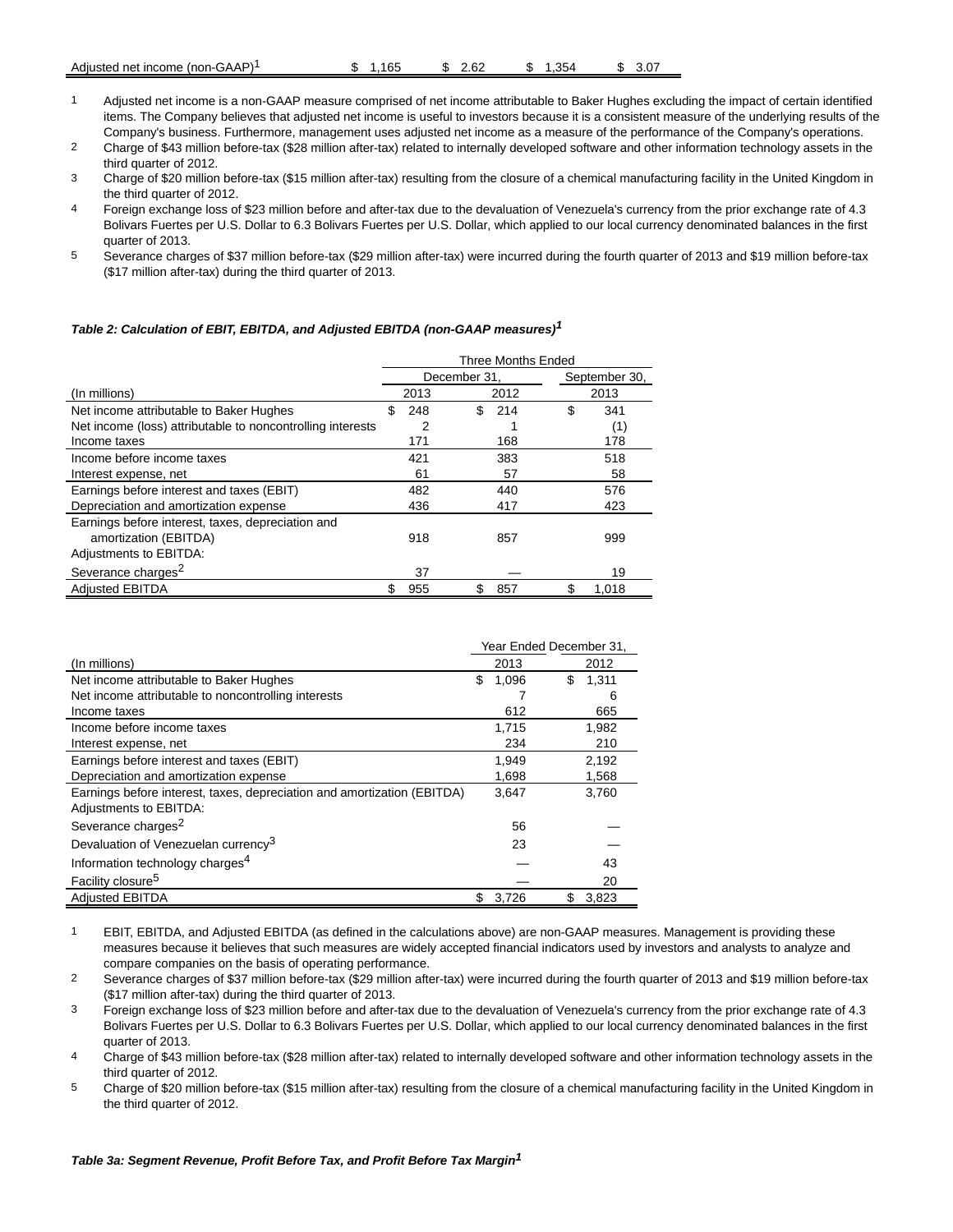|                                              | Three Months Ended |       |      |    |       |               |    |               |      |
|----------------------------------------------|--------------------|-------|------|----|-------|---------------|----|---------------|------|
|                                              | December 31,       |       |      |    |       |               |    | September 30, |      |
| (In millions)                                |                    | 2013  |      |    | 2012  |               |    | 2013          |      |
| <b>Segment Revenue</b>                       |                    |       |      |    |       |               |    |               |      |
| North America                                | \$                 | 2.744 |      | \$ | 2,559 |               | \$ | 2.854         |      |
| Latin America                                |                    | 603   |      |    | 639   |               |    | 557           |      |
| Europe/Africa/Russia Caspian                 |                    | 1,046 |      |    | 950   |               |    | 984           |      |
| Middle East/Asia Pacific                     |                    | 1,121 |      |    | 882   |               |    | 1,064         |      |
| <b>Industrial Services</b>                   |                    | 346   |      |    | 295   |               |    | 328           |      |
| <b>Total Operations</b>                      | \$                 | 5,860 |      | \$ | 5,325 |               | \$ | 5,787         |      |
| <b>Profit Before Tax</b>                     |                    |       |      |    |       |               |    |               |      |
| North America                                | \$                 | 227   |      | \$ | 222   |               | \$ | 295           |      |
| Latin America                                |                    | 58    |      |    | 8     |               |    | (23)          |      |
| Europe/Africa/Russia Caspian                 |                    | 156   |      |    | 173   |               |    | 170           |      |
| Middle East/Asia Pacific                     |                    | 91    |      |    | 81    |               |    | 156           |      |
| <b>Industrial Services</b>                   |                    | 34    |      |    | 27    |               |    | 38            |      |
| <b>Total Operations</b>                      | \$                 | 566   |      | \$ | 511   |               | \$ | 636           |      |
| <b>Corporate and Other Profit Before Tax</b> |                    |       |      |    |       |               |    |               |      |
| Corporate and other                          |                    | (84)  |      |    | (71)  |               |    | (60)          |      |
| Interest expense, net                        |                    | (61)  |      |    | (57)  |               |    | (58)          |      |
| Corporate, net interest and other            |                    | (145) |      |    | (128) |               |    | (118)         |      |
| Profit Before Tax                            | \$                 | 421   |      | \$ | 383   |               | \$ | 518           |      |
| Profit Before Tax Margin <sup>1</sup>        |                    |       |      |    |       |               |    |               |      |
| North America                                |                    | 8     | %    |    | 9     | %             |    | 10            | $\%$ |
| Latin America                                |                    | 10    | $\%$ |    | 1     | %             |    | (4%)          |      |
| Europe/Africa/Russia Caspian                 |                    | 15    | $\%$ |    | 18    | $\frac{0}{0}$ |    | 17            | $\%$ |
| Middle East/Asia Pacific                     |                    | 8     | %    |    | 9     | %             |    | 15            | %    |
| <b>Industrial Services</b>                   |                    | 10    | %    |    | 9     | %             |    | 12            | %    |
| <b>Total Operations</b>                      |                    | 10    | %    |    | 10    | %             |    | 11            | $\%$ |

1 Profit before tax margin is a non-GAAP measure defined as profit before tax ("income before income taxes") divided by revenue. Management uses the profit before tax margin because it believes it is a widely accepted financial indicator used by investors and analysts to analyze and compare companies on the basis of operating performance.

## **Table 3b: Segment Revenue, Profit Before Tax, and Profit Before Tax Margin1**

|                                              | Year Ended December 31, |        |      |    |        |   |  |
|----------------------------------------------|-------------------------|--------|------|----|--------|---|--|
| (In millions)                                | 2012<br>2013            |        |      |    |        |   |  |
| <b>Segment Revenue</b>                       |                         |        |      |    |        |   |  |
| North America                                | \$                      | 10,878 |      | \$ | 10,836 |   |  |
| I atin America                               |                         | 2,307  |      |    | 2,399  |   |  |
| Europe/Africa/Russia Caspian                 |                         | 3,850  |      |    | 3,634  |   |  |
| Middle East/Asia Pacific                     |                         | 4,050  |      |    | 3,275  |   |  |
| <b>Industrial Services</b>                   |                         | 1,279  |      |    | 1,217  |   |  |
| <b>Total Operations</b>                      | \$                      | 22,364 |      | \$ | 21,361 |   |  |
| <b>Profit Before Tax</b>                     |                         |        |      |    |        |   |  |
| North America                                | \$                      | 968    |      | \$ | 1,268  |   |  |
| Latin America                                |                         | 66     |      |    | 197    |   |  |
| Europe/Africa/Russia Caspian                 |                         | 570    |      |    | 586    |   |  |
| Middle East/Asia Pacific                     |                         | 478    |      |    | 313    |   |  |
| <b>Industrial Services</b>                   |                         | 135    |      |    | 131    |   |  |
| <b>Total Operations</b>                      | \$                      | 2,217  |      | \$ | 2,495  |   |  |
| <b>Corporate and Other Profit Before Tax</b> |                         |        |      |    |        |   |  |
| Corporate and other                          |                         | (268)  |      |    | (303)  |   |  |
| Interest expense, net                        |                         | (234)  |      |    | (210)  |   |  |
| Corporate, net interest and other            |                         | (502)  |      |    | (513)  |   |  |
| Profit Before Tax                            | \$                      | 1,715  |      | \$ | 1,982  |   |  |
| Profit Before Tax Margin <sup>1</sup>        |                         |        |      |    |        |   |  |
| North America                                |                         | 9      | %    |    | 12     | % |  |
| Latin America                                |                         | 3      | $\%$ |    | 8      | ℅ |  |
| Europe/Africa/Russia Caspian                 |                         | 15     | $\%$ |    | 16     | ℅ |  |
| Middle East/Asia Pacific                     |                         | 12     | %    |    | 10     | ℅ |  |
| <b>Industrial Services</b>                   |                         | 11     | %    |    | 11     | % |  |
| <b>Total Operations</b>                      |                         | 10     | %    |    | 12     | % |  |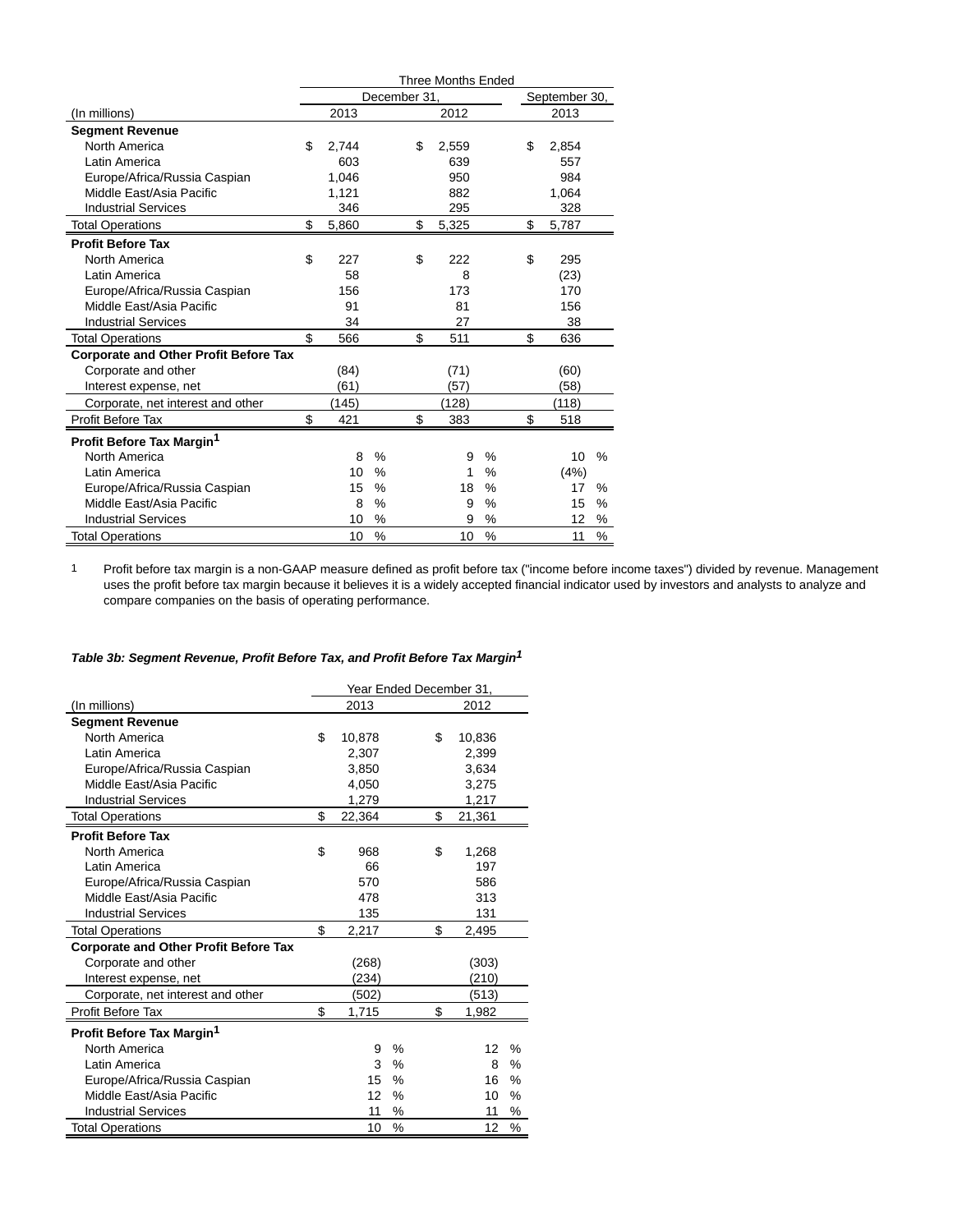1 Profit before tax margin is a non-GAAP measure defined as profit before tax ("income before income taxes") divided by revenue. Management uses the profit before tax margin because it believes it is a widely accepted financial indicator used by investors and analysts to analyze and compare companies on the basis of operating performance.

### **Table 4: Adjustments to Operating Profit Before Tax1**

|                                                   |                      | Three Months Ended | <b>Three Months Ended</b> |                        |  |
|---------------------------------------------------|----------------------|--------------------|---------------------------|------------------------|--|
| (In millions)                                     | December 31, $20132$ |                    |                           | September 30, $2013^2$ |  |
| <b>Adjustments to Operating Profit Before Tax</b> |                      |                    |                           |                        |  |
| North America                                     | S                    | 14                 |                           |                        |  |
| Latin America                                     |                      | 13                 |                           | 19                     |  |
| Europe/Africa/Russia Caspian                      |                      | 6                  |                           |                        |  |
| Middle East/Asia Pacific                          |                      | 3                  |                           |                        |  |
| <b>Industrial Services</b>                        |                      |                    |                           |                        |  |
| <b>Total Operations</b>                           |                      | 37                 |                           | 19                     |  |

| (In millions)                                     |   | Year Ended<br>December 31, $20133$ | Year Ended<br>December 31, 2012 <sup>4</sup> |    |  |
|---------------------------------------------------|---|------------------------------------|----------------------------------------------|----|--|
| <b>Adjustments to Operating Profit Before Tax</b> |   |                                    |                                              |    |  |
| North America                                     | S | 14                                 |                                              | 33 |  |
| Latin America                                     |   | 55                                 |                                              |    |  |
| Europe/Africa/Russia Caspian                      |   | 6                                  |                                              | 11 |  |
| Middle East/Asia Pacific                          |   | 3                                  |                                              | 10 |  |
| <b>Industrial Services</b>                        |   |                                    |                                              |    |  |
| <b>Total Operations</b>                           |   | 79                                 |                                              | 63 |  |

1 There were no items identified requiring adjustment in the fourth quarter of 2012.<br>2 Severance charges of \$37 million before-tax were incurred during the fourth quart

- Severance charges of \$37 million before-tax were incurred during the fourth quarter of 2013, as well as, severance charges of \$19 million before-tax related to restructuring in Latin America during the third quarter of 2013.
- 3 Includes severance charges incurred in the third and fourth quarters of 2013 (see note 2 above) and foreign exchange loss of \$23 million before-tax incurred in the first quarter of 2013 due to the devaluation of Venezuela's currency from the prior exchange rate of 4.3 Bolivars Fuertes per U.S. Dollar to 6.3 Bolivars Fuertes per U.S. Dollar, which applied to our local currency denominated balances.
- 4 Charges of \$43 million before-tax related to internally developed software and other information technology assets in the third quarter of 2012. Charges of \$20 million before-tax associated with the closure of a chemical manufacturing facility in the United Kingdom in the third quarter of 2012. The information technology assets and manufacturing facility supported our global operations. Therefore, these costs have been allocated to all segments.

### **Table 5a: Supplemental Financial Information Excluding Certain Identified Items**

The following table contains non-GAAP measures of operating profit before tax and operating profit before tax margin, excluding severance charges in the third and fourth quarter of 2013 (see Table 4). There were no items requiring adjustment for the fourth quarter of 2012.

|                                                 | Three Months Ended |       |    |       |    |               |       |   |
|-------------------------------------------------|--------------------|-------|----|-------|----|---------------|-------|---|
|                                                 | December 31,       |       |    |       |    | September 30, |       |   |
| (In millions)                                   |                    | 2013  |    | 2012  |    |               | 2013  |   |
| <b>Segment Revenue</b>                          |                    |       |    |       |    |               |       |   |
| North America                                   | \$                 | 2,744 | \$ | 2,559 |    | \$            | 2,854 |   |
| Latin America                                   |                    | 603   |    | 639   |    |               | 557   |   |
| Europe/Africa/Russia Caspian                    |                    | 1,046 |    | 950   |    |               | 984   |   |
| Middle East/Asia Pacific                        |                    | 1,121 |    | 882   |    |               | 1,064 |   |
| <b>Industrial Services</b>                      |                    | 346   |    | 295   |    |               | 328   |   |
| <b>Total Operations</b>                         | \$                 | 5,860 | \$ | 5,325 |    | \$            | 5,787 |   |
| Operating Profit Before Tax <sup>1</sup>        |                    |       |    |       |    |               |       |   |
| North America                                   | \$                 | 241   | \$ | 222   | \$ |               | 295   |   |
| Latin America <sup>2</sup>                      |                    | 71    |    | 8     |    |               | (4)   |   |
| Europe/Africa/Russia Caspian                    |                    | 162   |    | 173   |    |               | 170   |   |
| Middle East/Asia Pacific <sup>3</sup>           |                    | 94    |    | 81    |    |               | 156   |   |
| <b>Industrial Services</b>                      |                    | 35    |    | 27    |    |               | 38    |   |
| <b>Total Operations</b>                         | \$                 | 603   | \$ | 511   |    | \$            | 655   |   |
| Operating Profit Before Tax Margin <sup>1</sup> |                    |       |    |       |    |               |       |   |
| North America                                   |                    | 9     | %  | 9     | %  |               | 10    | % |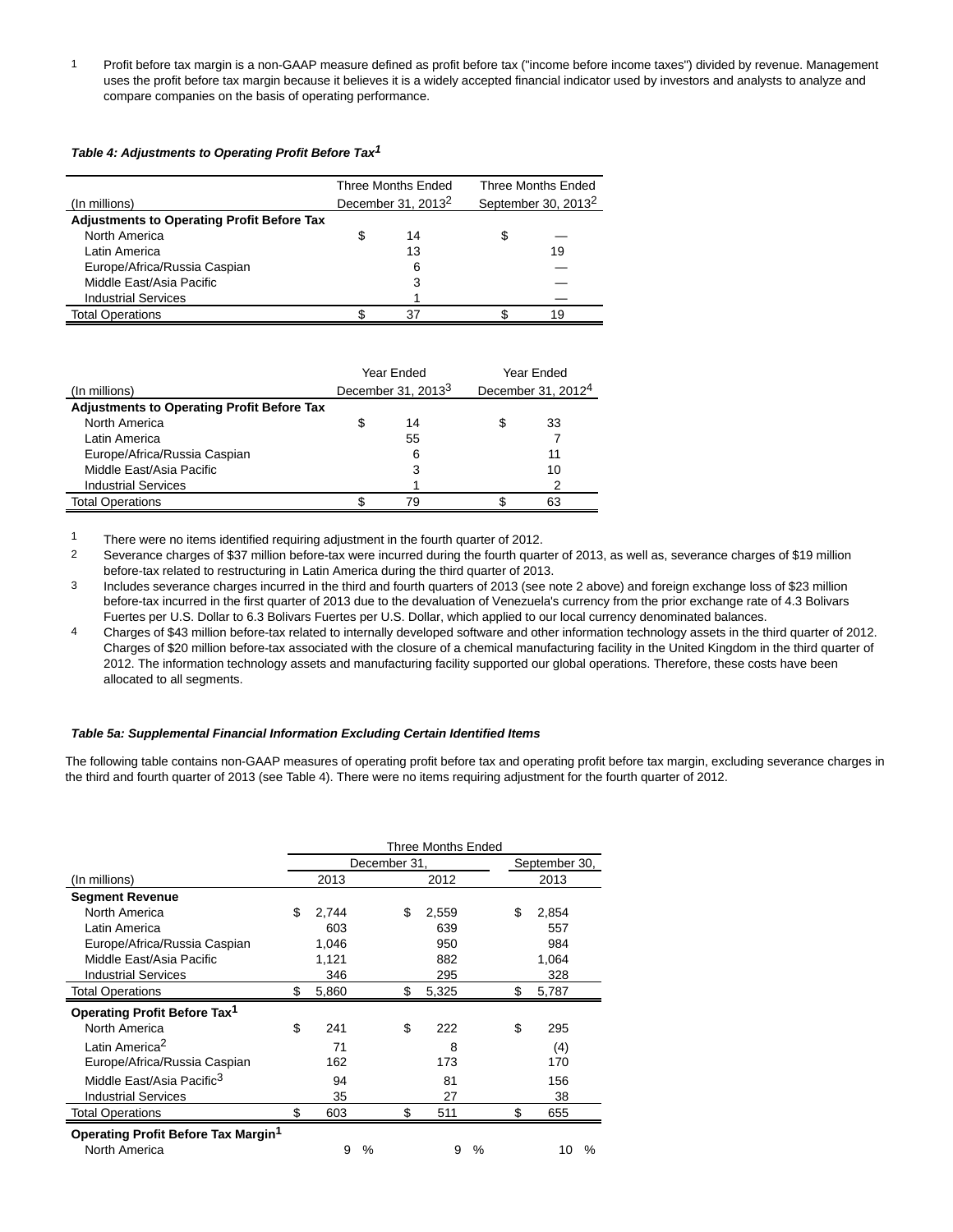| Latin America <sup>2</sup>            | 12 % |     |    | %             | (1% |      |
|---------------------------------------|------|-----|----|---------------|-----|------|
| Europe/Africa/Russia Caspian          | 15 % |     | 18 | %             |     | $\%$ |
| Middle East/Asia Pacific <sup>3</sup> |      | 8 % | 9  | %             |     | 15 % |
| <b>Industrial Services</b>            | 10.  | %   | 9  | $\frac{0}{0}$ |     | %    |
| <b>Total Operations</b>               | 10   | %   | 10 | %             |     | $\%$ |

j.

1 Operating profit before tax is a non-GAAP measure defined as profit before tax ("income before income taxes") less certain identified costs. Operating profit before tax margin is a non-GAAP measure defined as operating profit before tax divided by revenue. Management uses each of these measures because it believes they are widely accepted financial indicators used by investors and analysts to analyze and compare companies on the basis of operating performance and that these measures may be used by investors to make informed investment decisions.

2 Latin America operating profit before tax and operating profit before tax margin include before-tax bad debt provisions of \$42 million and \$63 million in the third quarter of 2013 and fourth quarter of 2012, respectively.

3 Middle East/Asia Pacific operating profit before tax and operating profit before tax margin include costs of \$79 million in Iraq related to the significant disruption of operations, expenses associated with personnel movements and security measures, and other nonrecurring items.

#### **Table 5b: Supplemental Financial Information Excluding Certain Identified Items**

The following table contains non-GAAP measures of operating profit before tax and operating profit before tax margin, excluding severance charges recorded in the third and fourth quarter of 2013, the charge for the devaluation of the Venezuelan currency recorded in the first quarter of 2013, and charges related to information technology and the closure of a chemical manufacturing facility recorded in the third quarter of 2012 (see Table 4).

|                                                 | Year Ended December 31, |                |               |    |        |      |  |
|-------------------------------------------------|-------------------------|----------------|---------------|----|--------|------|--|
| (In millions)                                   | 2013<br>2012            |                |               |    |        |      |  |
| <b>Segment Revenue</b>                          |                         |                |               |    |        |      |  |
| North America                                   | \$                      | 10,878         |               | \$ | 10,836 |      |  |
| Latin America                                   | 2,307<br>2,399          |                |               |    |        |      |  |
| Europe/Africa/Russia Caspian                    | 3,634<br>3,850          |                |               |    |        |      |  |
| Middle East/Asia Pacific                        |                         | 3,275<br>4,050 |               |    |        |      |  |
| <b>Industrial Services</b>                      |                         | 1,279          |               |    | 1,217  |      |  |
| <b>Total Operations</b>                         | \$                      | 22,364         |               | \$ | 21,361 |      |  |
| Operating Profit Before Tax <sup>1</sup>        |                         |                |               |    |        |      |  |
| North America                                   | \$                      | 982            |               | \$ | 1,301  |      |  |
| Latin America <sup>2</sup>                      |                         | 121            |               |    | 204    |      |  |
| Europe/Africa/Russia Caspian                    |                         | 576            |               |    | 597    |      |  |
| Middle East/Asia Pacific <sup>3</sup>           |                         | 481            |               |    | 323    |      |  |
| <b>Industrial Services</b>                      |                         | 136            |               |    | 133    |      |  |
| <b>Total Operations</b>                         | \$                      | 2,296          |               | \$ | 2,558  |      |  |
| Operating Profit Before Tax Margin <sup>1</sup> |                         |                |               |    |        |      |  |
| North America                                   |                         | 9              | $\frac{0}{0}$ |    | 12     | $\%$ |  |
| Latin America <sup>2</sup>                      |                         | 5              | $\frac{0}{0}$ |    | 9      | $\%$ |  |
| Europe/Africa/Russia Caspian                    |                         | 15             | %             |    | 16     | $\%$ |  |
| Middle East/Asia Pacific <sup>3</sup>           |                         | 12             | $\frac{0}{0}$ |    | 10     | %    |  |
| <b>Industrial Services</b>                      |                         | 11             | %             |    | 11     | %    |  |
| <b>Total Operations</b>                         |                         | 10             | %             |    | 12     | %    |  |

1 Operating profit before tax is a non-GAAP measure defined as profit before tax ("income before income taxes") less certain identified costs. Operating profit before tax margin is a non-GAAP measure defined as operating profit before tax divided by revenue. Management uses each of these measures because it believes they are widely accepted financial indicators used by investors and analysts to analyze and compare companies on the basis of operating performance and that these measures may be used by investors to make informed investment decisions.

2 Latin America operating profit before tax and operating profit before tax margin include before-tax bad debt provisions of \$62 million in 2013 (\$20 million in the second quarter and \$42 million in the third quarter) and \$85 million in 2012 (\$22 million in the third quarter and \$63 million in the fourth quarter).

3 Middle East/Asia Pacific operating profit before tax and operating profit before tax margin include costs of \$79 million in Iraq during the fourth quarter related to the significant disruption of operations, expenses associated with personnel movements and security measures, and other nonrecurring items.

### **Baker Hughes Operational Highlights**

In the fourth quarter, Statoil awarded Baker Hughes a major, multiyear contract for the provision of completions services in Norway, including cased-hole and intelligent well systems. The award covers the majority of Statoil's fields and represents a significant increase for our completions business in Norway, solidifying our position as the market leader for completions systems in the North Sea.

During the fourth quarter, Baker Hughes was awarded a three-year contract in the Colombian foothills region to provide drilling and completions services for a development project, expanding our share in that market. The project will occur in a highly challenging drilling and completions environment where Baker Hughes' technology and operational capabilities will be key to success.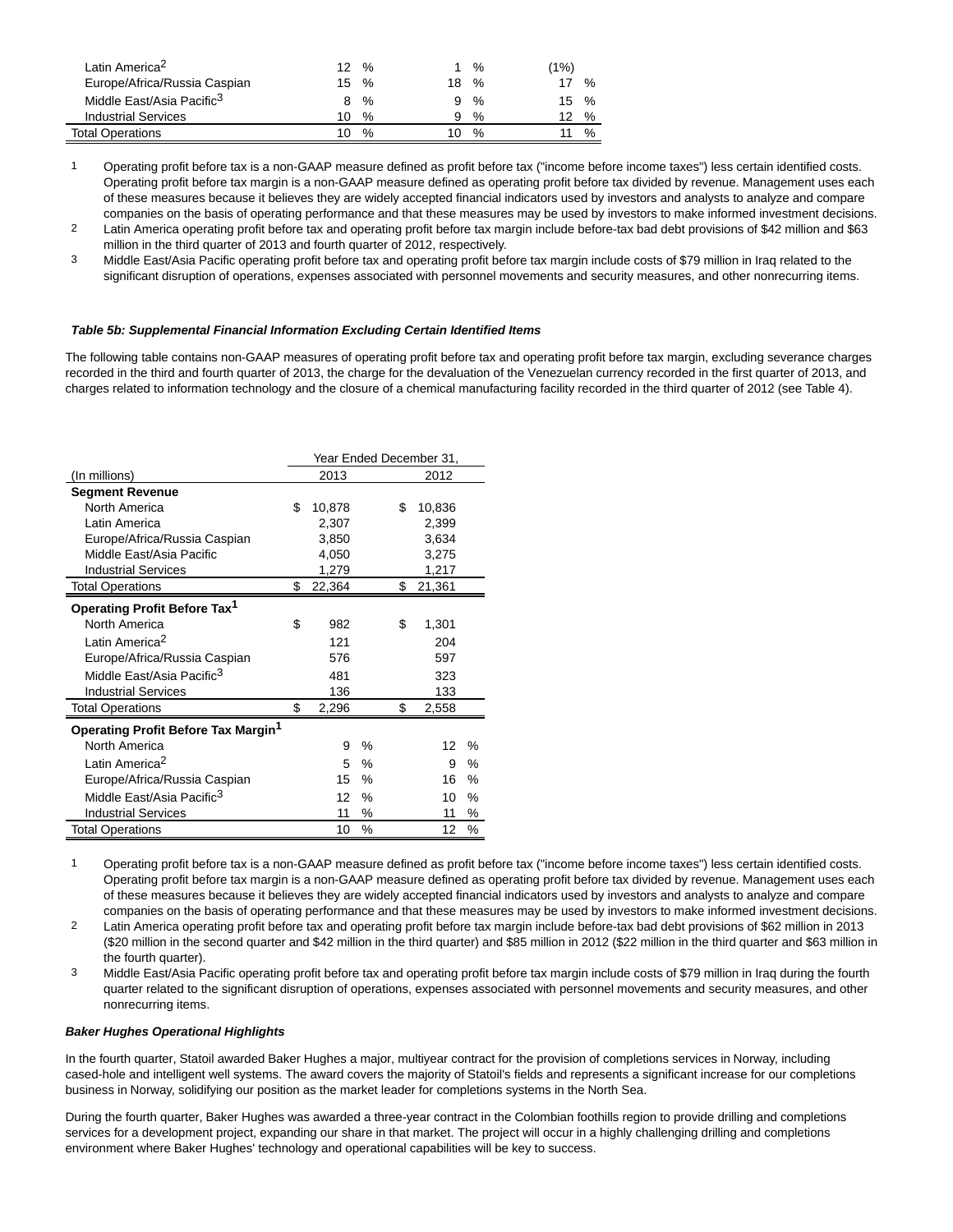The AutoTrak™ Curve rotary steerable system continues to reduce drilling time and is expanding geographically. The system allows the operator to drill the vertical, curve, and lateral sections of the wellbore in one smooth, fast run. Leveraging the remarkable success achieved with this system since its commercial launch in 2011, Baker Hughes recently deployed the system in the Utica Shale on an 11-well, horizontal drilling program, saving an operator 1.5 to 2 days per well of rig time. Additionally, in Egypt, the first horizontal well drilled using the AutoTrak Curve system was successful, reducing drilling times from an average of 4 days to less than 1 day.

The Baker Hughes FASTrak™ LWD fluid analysis sampling and testing service continues to gain share in deepwater markets around the world. This service provides key petrophysical information in real time during the drilling operation to help predict and optimize reservoir behavior during production. Throughout the year, the system has gained acceptance in offshore markets in Norway, the UK, Gulf of Mexico, Nigeria, and East Africa. During the fourth quarter, it expanded into new deepwater markets with successful deployments in Mexico, Vietnam, and the UAE.

During the fourth quarter, Baker Hughes set a record for the longest lateral section drilled in the Permian Basin with its AutoTrak™ X-treme™ drilling system. The lateral section was drilled in a single run to a target length of more than 12,000 feet, 2,250 feet longer than the previous record lateral, reducing drilling time from the planned 18 to 11 days.

During the fourth quarter, Baker Hughes successfully introduced the FracPoint™ multistage fracturing system in the Vaca Muerta field of Argentina. The system incorporated IN-Tallic™ disintegrating frac balls to eliminate the need for post-stimulation well intervention. Completion of the well was executed flawlessly, and a new efficiency record was set by fracturing four of the seven stages in a single day. Due to the success of this operation, the same client recently awarded Baker Hughes two additional FracPoint completions.

Baker Hughes successfully tripled daily oil production, reaching record cumulative oil production in a section of Mexico's Corralillo field as part of a three and a half year field lab project. Baker Hughes managed the drilling and completion of 30 wells and deployed a total of 19 new and innovative technologies to achieve record production. Building on the success of the Corralillo project, Baker Hughes recently started the transition period to a new 35-year production and exploration contract in the Soledad field, representing Baker Hughes' first long-term field management project in Mexico.

### **Supplemental Financial Information**

Supplemental financial information can be found on the Company's website at[: www.bakerhughes.com/investor i](http://www.bakerhughes.com/investor)n the Financial Information section under Quarterly Results.

### **Conference Call and Webcast**

The Company has scheduled a conference call and webcast to discuss management's outlook and the results reported in today's earnings announcement. The call will begin at 8 a.m. Eastern time, 7 a.m. Central time on Tuesday, January 21, 2014, the content of which is not part of this earnings release. A slide presentation providing summary financial and statistical information that will be discussed on the conference call will also be posted to the Company's website and available for real-time viewing a[t www.bakerhughes.com/investor.](http://www.bakerhughes.com/investor) To access the conference call, please call the conference call operator at: 800-446-1671 in the U.S., or 847-413-3362 for international calls. Please call in 20 minutes prior to the scheduled start time and ask for the "Baker Hughes Conference Call." A replay of the call will be available through Tuesday, February 4, 2014. The number for the replay is: 888-843-7419 in the U.S., or 630-652-3042 for international calls, and the access code is: 36234681. To access the webcast, go to our Events and Presentations page on the Company's website at[: www.bakerhughes.com/investor.](http://www.bakerhughes.com/investor)

#### **Forward-Looking Statements**

This news release (and oral statements made regarding the subjects of this release, including on the conference call announced herein) contain forward-looking statements within the meaning of Section 27A of the Securities Act of 1933, as amended, and Section 21E of the Securities Exchange Act of 1934, as amended, (each a "forward-looking statement"). The words "anticipate," "believe," "ensure," "expect," "if," "intend," "estimate," "project," "foresee," "forecasts," "predict," "outlook," "aim," "will," "could," "should," "potential," "would," "may," "probable," "likely," and similar expressions, and the negative thereof, are intended to identify forward-looking statements. There are many risks and uncertainties that could cause actual results to differ materially from our forward-looking statements. These forward-looking statements are also affected by the risk factors described in the Company's Annual Report on Form 10-K for the year ended December 31, 2012, Baker Hughes' subsequent quarterly report on Form 10-Q for the quarterly periods ended March 31, June 30, 2013, and September 30, 2013; and those set forth from time-to-time in other filings with the Securities and Exchange Commission ("SEC"). The documents are available through the Company's website at: [www.bakerhughes.com/investor o](http://www.bakerhughes.com/investor)r through the SEC's Electronic Data Gathering and Analysis Retrieval System ("EDGAR") at: [www.sec.gov.](http://www.sec.gov/) We undertake no obligation to publicly update or revise any forward-looking statement.

Our expectations regarding our business outlook and business plans; the business plans of our customers; oil and natural gas market conditions; cost and availability of resources; economic, legal and regulatory conditions and other matters are only our forecasts regarding these matters.

These forward looking statements, including forecasts, may be substantially different from actual results, which are affected by many risks including the following risk factors and the timing of any of these risk factors:

Economic and political conditions – the impact of worldwide economic conditions and sovereign debt crises in Europe; the effect that declines in credit availability may have on worldwide economic growth and demand for hydrocarbons; the ability of our customers to finance their exploration and development plans; foreign currency exchange fluctuations and changes in the capital markets in locations where we operate; and the impact of government disruptions such as a U.S. government shutdown. In addition, market conditions, such as the trading prices for our stock, as well as the terms of any stock purchase plans may impact stock repurchases. At our discretion, we may engage in or discontinue stock repurchases at any time.

Oil and gas market conditions – the level of petroleum industry exploration, development and production expenditures; the price of, volatility in pricing of, and the demand for crude oil and natural gas; drilling activity; drilling permits for and regulation of the shelf and the deepwater drilling; excess productive capacity; crude and product inventories; LNG supply and demand; seasonal and other adverse weather conditions that affect the demand for energy; severe weather conditions, such as tornadoes and hurricanes, that affect exploration and production activities; Organization of Petroleum Exporting Countries ("OPEC") policy and the adherence by OPEC nations to their OPEC production quotas.